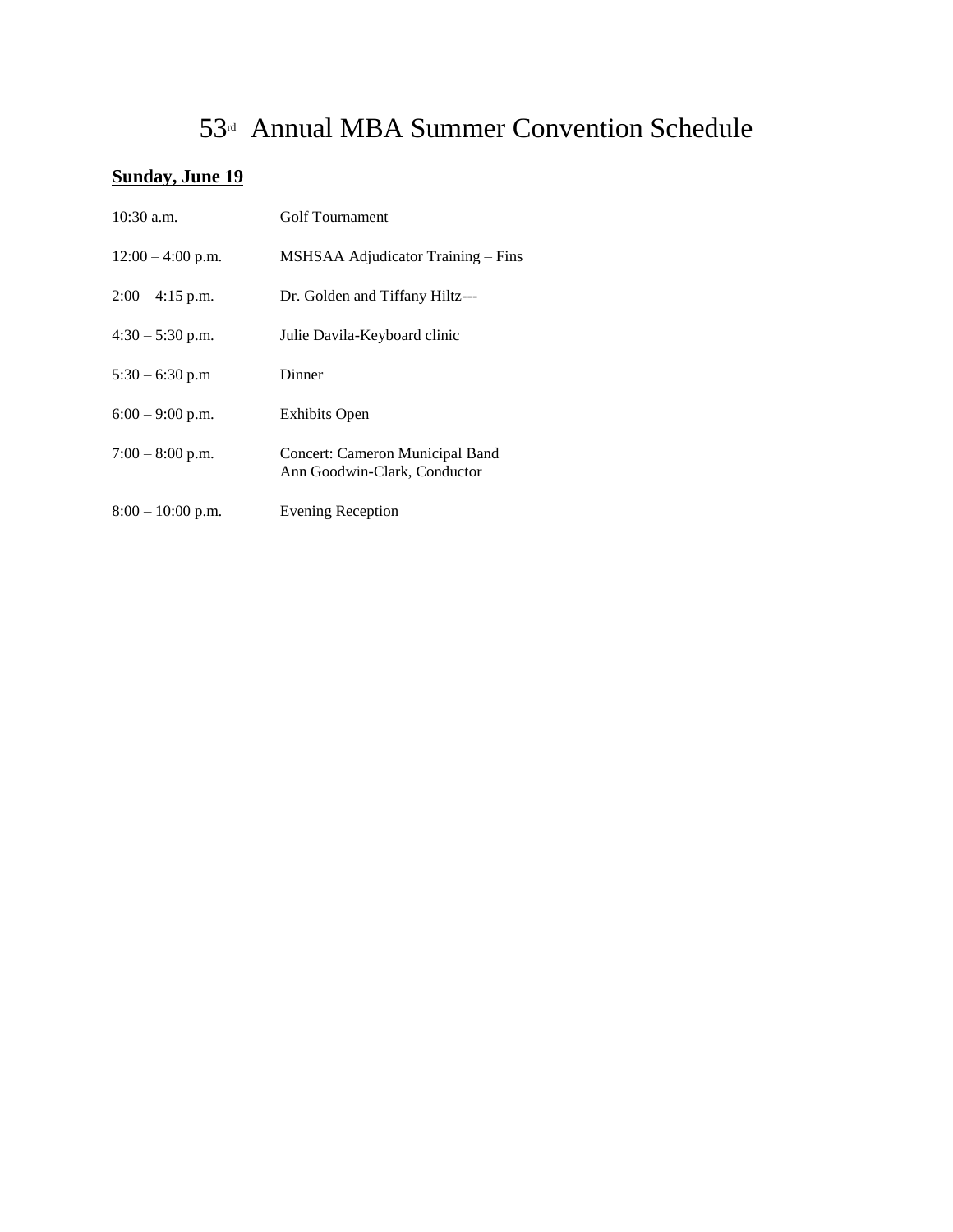## **Monday, June 20**

|          | $6:30$ a.m.                                  | Morning Walk/Run or Zumba<br>Chris & Sarah Sacco, Jackie Brown                                            |
|----------|----------------------------------------------|-----------------------------------------------------------------------------------------------------------|
|          | 8:00 a.m. $-4:00$ p.m.                       | <b>Registration Open</b>                                                                                  |
|          | $8:00$ a.m. $-5:00$ p.m.                     | <b>Exhibits Open</b>                                                                                      |
|          | $8:30 - 9:30$ a.m.                           | instrument clinic-TBA                                                                                     |
|          | $9:00 - 10:30$ a.m.                          | Kids Fishing Derby                                                                                        |
|          | $9:30 - 10:00$ a.m.                          | Visit Exhibits/Continental Breakfast                                                                      |
|          | $9:30-10:00$ a.m.                            | <b>MWBDA</b> Meeting                                                                                      |
|          | $10:00 - 11:00$ a.m.                         | Andy Sealy, Taking you indoor Sound Outdoors                                                              |
| $-$ noon | Dr Arris Golden and Tiffany Hitz, Clinicians | Making your "Garden" Grow; Instilling a Growth Mindset to Foster Motivation, Leadership and Musicianship. |
|          | Noon $-1:30$ p.m.                            | Lunch Break                                                                                               |
|          | Noon $-1:30$ p.m.                            | 1st – 3rd Year Teacher Luncheon                                                                           |
|          | Noon $-1:30$ p.m.                            | MWBDA Lunch & Discussion                                                                                  |
|          | $1:30 - 2:30$ p.m.                           | How to communicate with a percussion section in marching band" Julie Davila                               |
|          | $2:30 - 3:30$ p.m.                           | Amy Knopps and Brian Silvey "Underrepresented Composers"                                                  |
|          | $3:30 - 4:00$ p.m.                           | Visit Exhibits                                                                                            |
|          | $4:00 - 5:00$ p.m.                           | The Rural and Urban School Venn Diagram<br>Amy Heavilin and Aaron Burkhart, clinicians                    |
|          | 5:00 p.m.                                    | <b>MBA Business Meeting</b>                                                                               |
|          | 6:45 p.m.                                    | Hall of Fame & Past Presidents Dinner                                                                     |
|          | $8:00 - 10:00$ p.m.                          | <b>Evening Reception</b>                                                                                  |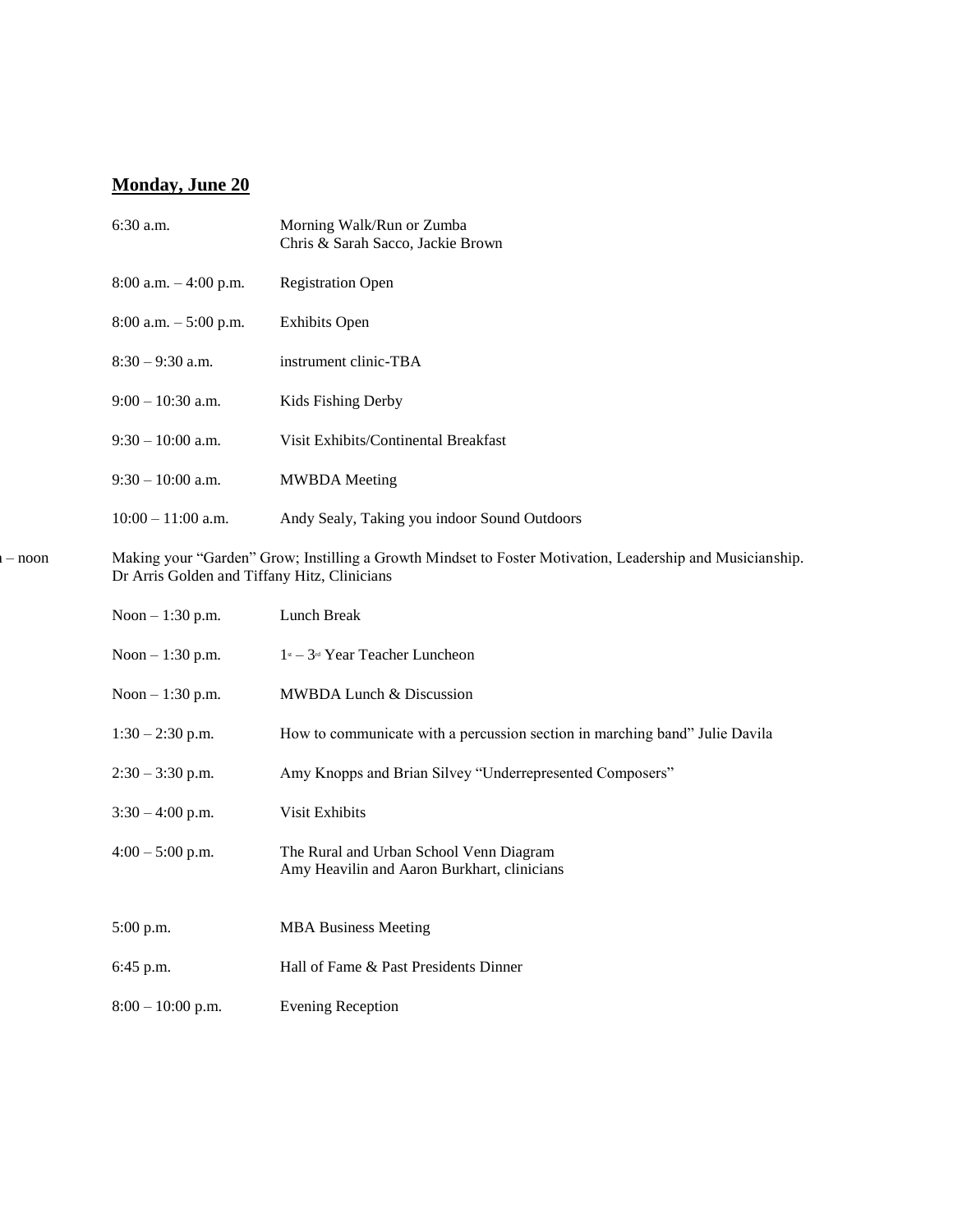#### **Tuesday, June 21**

| 6:30 a.m.                | Morning Walk/Run or Zumba<br>Chris & Sarah Sacco, Jackie Brown  |  |
|--------------------------|-----------------------------------------------------------------|--|
| 8:00 a.m $-$ 4:00 p.m.   | <b>Registration Open</b>                                        |  |
| $8:00$ a.m. $-5:00$ p.m. | <b>Exhibits Open</b>                                            |  |
| $8:30 - 9:30$ a.m.       | <b>Clinc: Concert Band Reading Session</b>                      |  |
| $9:30 - 10:00$ a.m.      | Visit Exhibits/Continental Breakfast                            |  |
| $9:30 - 10:00$ a.m.      | MoPAS Business Meeting                                          |  |
| $10:00 - 11:00$ a.m.     | Dr. Brandon Robinson "Doing More with Less"                     |  |
| $11:00 - N$ oon          | Tommy Poole: Jazz clinic!                                       |  |
| 11:45 a.m. $-$ 1:45 p.m. | Childcare available                                             |  |
| $12:00 - 1:30$ p.m.      | Spouses' Luncheon                                               |  |
| $12:00 - 1:30$ p.m.      | Lunch Break                                                     |  |
| $1:30 - 2:30$ p.m.       | Vento's on marching band                                        |  |
| $2:30 - 3:15$ p.m.       | Financial Options for teachers-Sandy Warmund and London Warmund |  |
| $3:15 - 3:45$ p.m.       | Large School Clinic:                                            |  |
|                          | Small Schools: Visit Exhibits!                                  |  |
| $3:45 - 4:15$ p.m.       | Small School Clinic: Ted Keck and Chris Sprague                 |  |
|                          | Large Schools: Visit Exhibits!                                  |  |
| $4:15 - 5:00$ p.m.       | Clinic: TBA                                                     |  |
| $5:30 - 6:30$ p.m.       | Taco Tuesday Dinner!                                            |  |
| $7:30 - 8:30$ p.m.       | 135 <sup>th</sup> Army Band                                     |  |
| $8:30 - 10:00$ p.m.      | <b>Evening Reception</b>                                        |  |
| $9:00 - 11:00$ p.m.      | Teen Night                                                      |  |